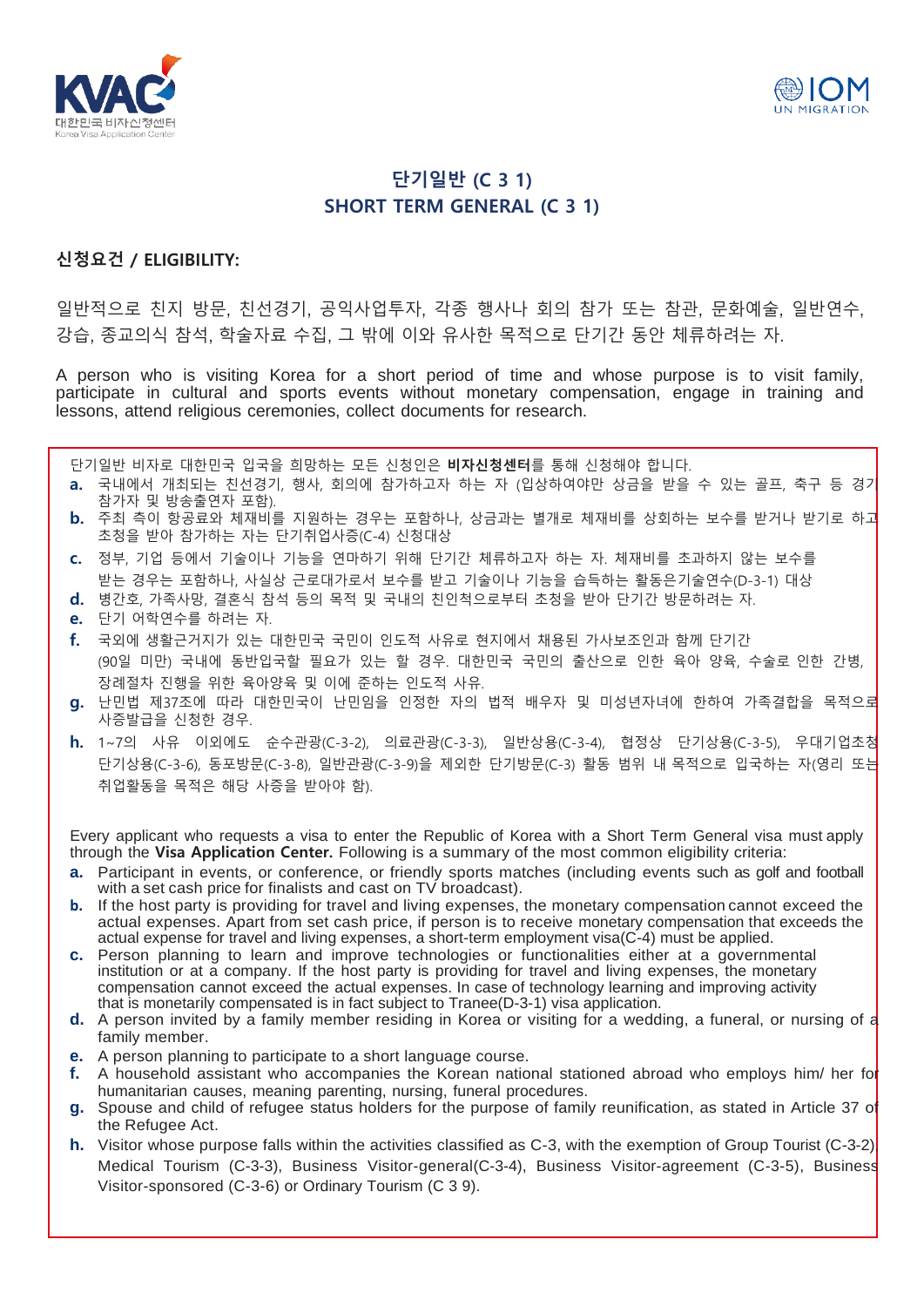사증심사를 위하여 필요하다고 판단되는 경우 대한민국 재외공관에서 추가 서류를 요구할 수 있습니다.

Note that the Embassy may request additional documents if it is deemed necessary for the evaluation of the visa.

## **담당자 작성 / FOR THE STAFF TO FILL:**

| 신청인 성명 / Applicant's Full Name               |
|----------------------------------------------|
| 여권번호 / Passport Number                       |
| 전화번호 / Telephone Number                      |
| 이메일주소 / Email Address                        |
| 예약고유번호 / Appointment Unique Reference Number |

신청일자 / Date

| 공통서류 / COMMON DOCUMENTS                                                                                            | 예/Y | 아니오/N | 비고 / REMARKS |
|--------------------------------------------------------------------------------------------------------------------|-----|-------|--------------|
| 사증발급신청서 (별지 제17호 서식)                                                                                               |     |       |              |
| Visa Application Form (Form no. 17)                                                                                |     |       |              |
| 여권 잔여 유효기간 6개월 이상의 여권                                                                                              |     |       |              |
| Passport with at least 6 months remainder<br>validity                                                              |     |       |              |
| 최근 6개월 이내에 촬영한 3.5x4.5 cm 사진                                                                                       |     |       |              |
| One 3.5X4.5 cm picture taken in the past<br>6 months                                                               |     |       |              |
| 초청장 원본(참가자 명단, 초청목적/사유,<br>경비부담사항 포함)                                                                              |     |       |              |
| Original invitation letter including,<br>information of the invitee, details of the trip,<br>and expenses coverage |     |       |              |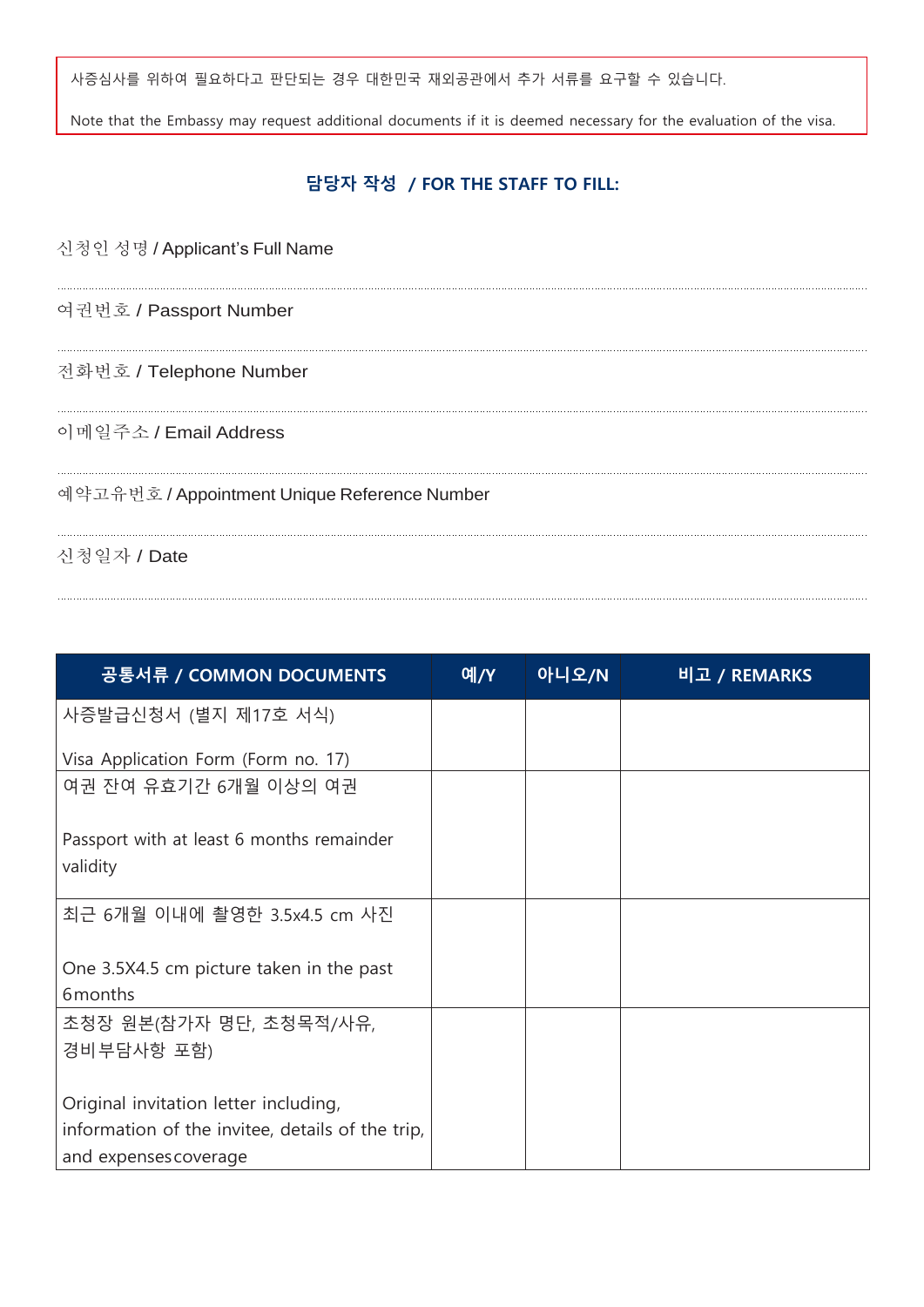| 고유서류 / SPECIFIC DOCUMENTS                                                                                                                                                                                                                                                                                                                                                                                                                                                                                                                                                                                                                         | 예/Y | 아니오/N | 비고 / REMARKS |
|---------------------------------------------------------------------------------------------------------------------------------------------------------------------------------------------------------------------------------------------------------------------------------------------------------------------------------------------------------------------------------------------------------------------------------------------------------------------------------------------------------------------------------------------------------------------------------------------------------------------------------------------------|-----|-------|--------------|
| 18세 미만 미성년자의 경우:<br>• 본인의 출생증명서;<br>• 부모의 생년월일이 미기재된 경우 부모<br>신분증 사본                                                                                                                                                                                                                                                                                                                                                                                                                                                                                                                                                                              |     |       |              |
| For applicants below 18 years of age:<br><b>Birth status certificate;</b><br>Birth certificate of the applicant<br>Copy of the identification cards of the<br>$\bullet$<br>parents if the date of birth of the parents<br>are not on the birth certificate<br>한국의 기관으로부터 행사를 위해 초청받은<br>신청인의 경우:<br>• 한국 기관의 사업자등록증 사본;<br>• 한국 기관의 협조 요청 공문/협조 확인 공문<br>또는 개인 사유서                                                                                                                                                                                                                                                                                |     |       |              |
| For applicants invited by a Korean entity foran<br>event:                                                                                                                                                                                                                                                                                                                                                                                                                                                                                                                                                                                         |     |       |              |
| • Copy of Business Registration Certificate of<br>the Korean entity;<br>Official letter requesting/confirming<br>٠<br>cooperation from the Korean entity or<br>individual statement of cooperation<br>대한체육회 또는 산하단체의 초청의 경우:<br>대한체육회나 산하단체의 초청장;<br>• 관련 부처 장관명의 협조 요청 공문일 경우<br>경제력 입증자료 제출면제<br>For applicants invited by an entity officially<br>within by the Korea Sports and Olympic<br><b>Committee:</b><br>Official letter of invitation from the Korea<br>Sports and Olympic Committee or the<br>headof the relevant affiliated entity;<br>Exemption from documents proving<br>$\bullet$<br>financial means if the invitation letter is |     |       |              |
| issued by a governmental organization or a<br>Ministry                                                                                                                                                                                                                                                                                                                                                                                                                                                                                                                                                                                            |     |       |              |
| 기타 NGO 및 자선단체의 초청의 경우:<br>경제력 입증자료 제출면제;<br>초청측의 신청인 참여 확인서*<br>*해당 재외공관에 사전 요청 필요                                                                                                                                                                                                                                                                                                                                                                                                                                                                                                                                                                |     |       |              |
| For applicants invited by an NGO or a<br>charity organization:<br>Exemption from documents proving<br>financial means;<br>Official confirmation of participation by<br>$\bullet$<br>the inviting local entity*<br>*The ROK Embassy must be informed beforethe<br>visa application                                                                                                                                                                                                                                                                                                                                                                 |     |       |              |